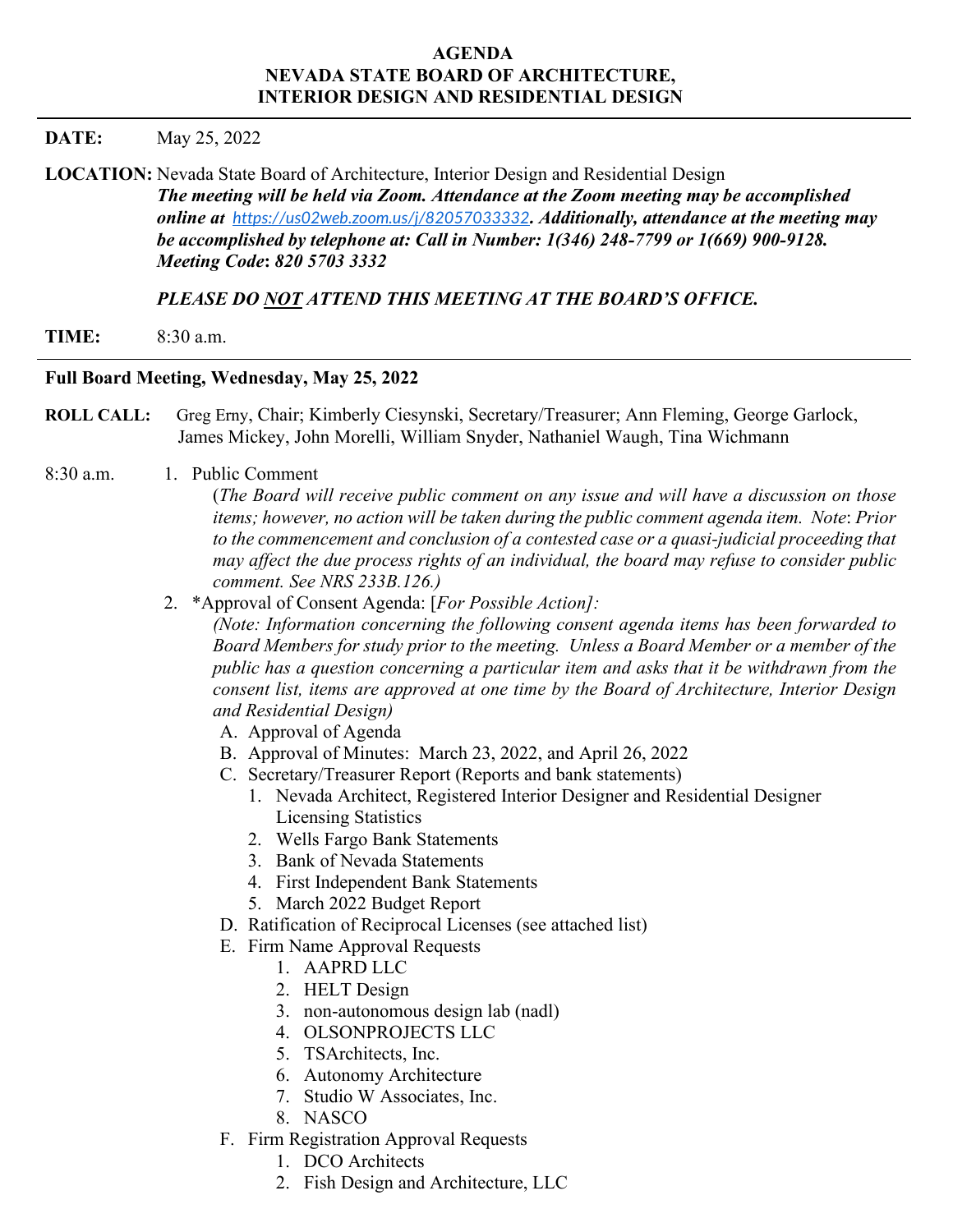- 3. HEALTH FACILITIES GROUP, LLC
- 4. IKB Architecture
- 5. RDG Architects PC
- 6.  $T + G$  Studio, LLC
- 7. Engineers-Architects, P.C.
- 8. GN Architecture
- 9. SDG Architects, Inc.

- 9:00 a.m. 3. Deliberations/Action on Applications for Registration *[For Possible Action]:*
	- A. Architects
		- 1. Adam J. Bradshaw
		- 2. Destanee J. Cook
		- 3. David Reynold McCredo III
		- B. Registered Interior Designers
			- 1. Lee Victoria Gott
			- 2. Paige McFadden
			- 3. Gregory Nelson
	- 4. Review of the feedback received from the Board's Customer Service Survey sent on March 28, 2022
	- 5. Consideration and possible action regarding pay recommendations for board approval: Bach, Hatfield, Harrison, Hernandez, Quenga and Roque. Note: The Board may go into closed session pursuant to NRS 241.030 to move to a closed session because the discussion may involve a staff member's character, alleged misconduct, professional competence, or similar items *[For Possible Action]* [SPECIAL NOTE: The Board may not go into closed session to discuss Ms. Harrison's character, alleged misconduct, professional competence, or similar matter.] *[For Possible Action]*
	- 6. Review and possible approval of proposed contract with Ling Ltd. to provide legal services to the NSBAIDRD *[For possible action]*
	- 7. Review and possible approval regarding the request of an exemption to use the term 'architecture' to file as a professional association with the Secretary of State *[For Possible Action]*
- 1:00 p.m. 8. Update regarding the status of Mr. Dennis Rusk's license restoration and potential action related thereto *[For Possible Action]*
	- 9. Review of regulation language related to the NCARB Mutual Recognition Agreement (MRA) to determine whether to proceed to Workshop and Public Hearing *[For Possible Action]*
	- 10. Review and discussion related to implementing additional requirements for retired members of a registered firm pursuant to NAC 623.740 *[For Possible Action]*
	- 11. Enforcement
		- A. Presentation of cases discussion and decision of settlement agreements *[For Possible Action]:*
			- 1. Case No. 22-026N in the matter of Dezirae Bruni and DB Interiors
			- 2. Case No. 22-029N in the matter of Jonathan Jaeger
			- 3. Case No. 22-037N in the matter of Tommy Li
			- 4. Case No. 22-038N in the matter of Luis Lopez Pena
			- 5. Case No. 22-042N in the matter of Richard Terrones and Dreiling and Terrones Architecture, Inc.
			- 6. Case No. 22-044N in the matter of Robin Goldbeck and Goldbeck Architects

B. Discussion and possible decision regarding closure of enforcement cases *[For Possible Action]:*

- 22-025N 22-028N 22-031N 22-033N 22-043N
- C. Enforcement Report
	- 1. Discussion related to whether architects and residential design can provide pool design services for standalone projects *[For Possible Action]*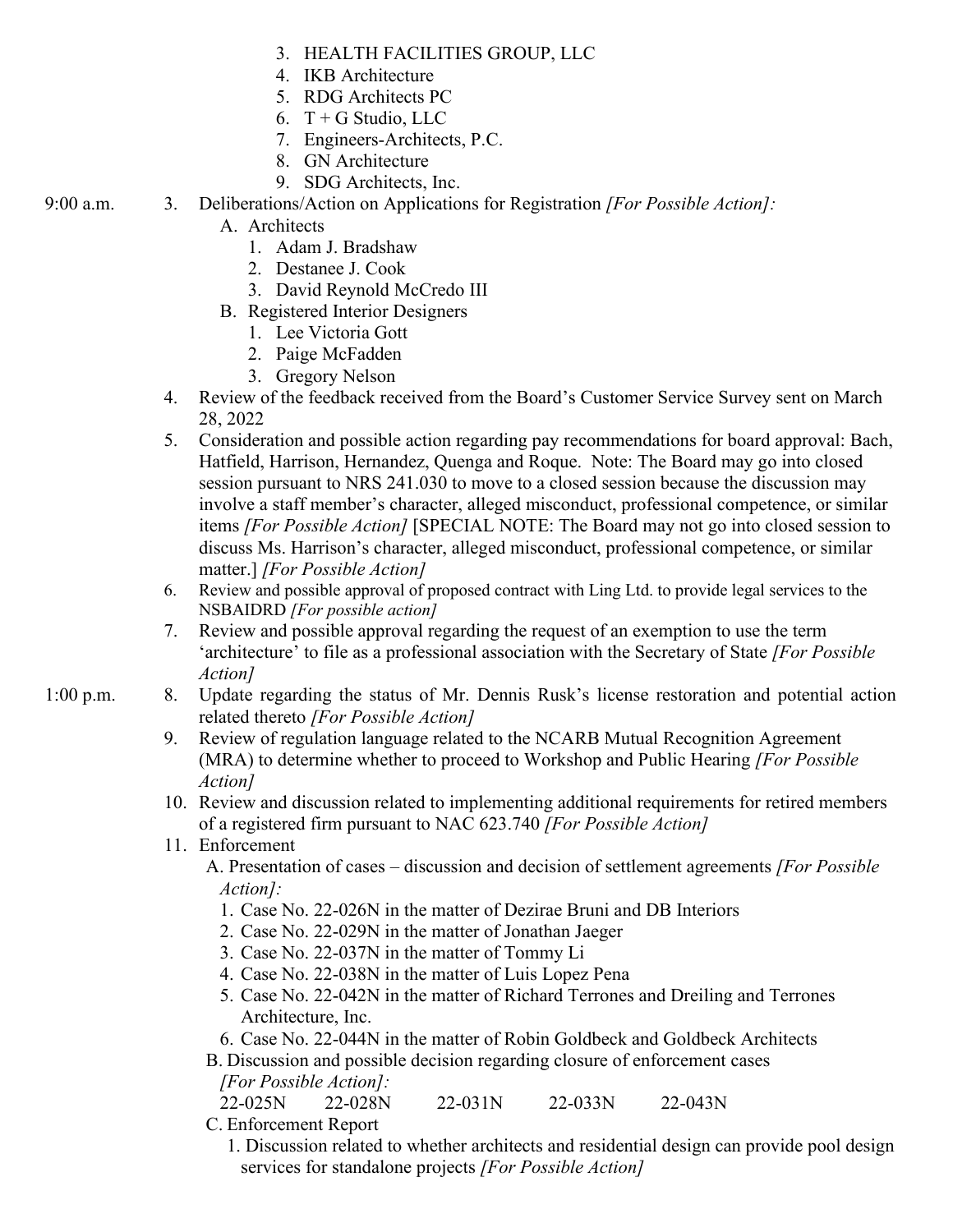- 12. Architect Report
	- A.Review, discussion, and potential action related to the Final Resolutions for 2022 NCARB resolutions that will be discussed at the Annual Business Meeting in Austin, Texas *[For Possible Action]*
	- B. FYI: Annual Business Meeting Pre-Briefing
	- C. FYI: NCARB CEO Michael Armstrong: ARE Candidate Data Requests
	- D. FYI: NCARB Fast Fact March & April 2022
	- E. FYI: NCARB Update April 2022
- 13. Residential Designer Report A. Update of the Residential Design Writing Committee
- 14. Registered Interior Designer Report A. FYI: ICOR Overlapping Practice Webinar B. FYI: Q Connection- Spring 2022
- 15. Public Member Report
- 16. Executive Director Report
- 17. Board Counsel Report
- 18. Public Information Officer Report
- 19. Items for future agenda
- 20. Public Comment

## *\*The Board reserves the right to recess and take lunch when convenient.*

(*The Board will receive public comment on any issue and will have a discussion on those items; however, no action will be taken during the public comment agenda item. Note*: *Prior to the commencement and conclusion of a contested case or a quasi-judicial proceeding that may affect the due process rights of an individual, the board may refuse to consider public comment. See NRS 233B.126.)* 

# **ADJOURN**

Approved:

Monica Harrison, Executive Director

**NOTE: We are pleased to make reasonable accommodations for members of the public who are disabled and wish to attend the meeting. If special arrangements are necessary in this regard, please notify the Executive Director of the Nevada State Board of Architecture, Monica Harrison at 2080 E. Flamingo Rd., #120, Las Vegas, NV 89119, or (702) 486- 7300 no later than 72 hours prior to the meeting. The Board may, at any time, consider items out of order on the agenda and also may choose to go into Executive Session as allowed by NRS 241.033 for certain items. Additionally, the board may combine two or more agenda items for consideration; and may also remove an item from the agenda or delay discussion relating to an item on the agenda at any time as required by NRS 241.020(2)(d)(6).**